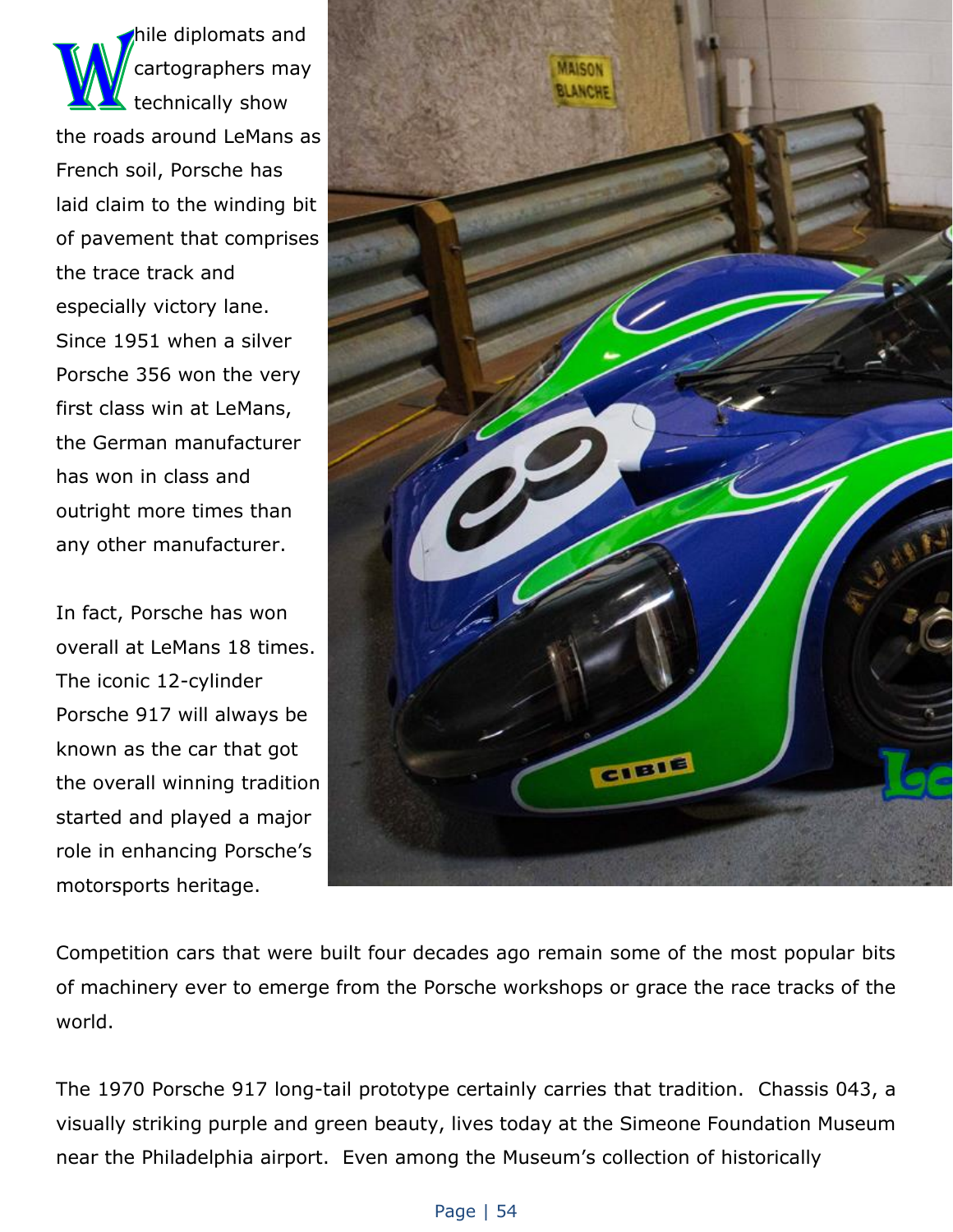

significant and rare vintage hardware, the 917 stands out as a crowd favorite. The Hippie Porsche Power Launches a Le Mans Legacy Museum can clearly see evidence via the clicks that the car gets on its website and on its social media pages.

Approaching the 917, the car looks like a space ship. The roofline cuts a low profile and has only modest ground clearance which makes it look glued to the concrete beneath. The curves of the front fenders embrace the headlights and complement the bubble of the drivers' compartment. Two doors pivot up and forward like wings and the spartan interior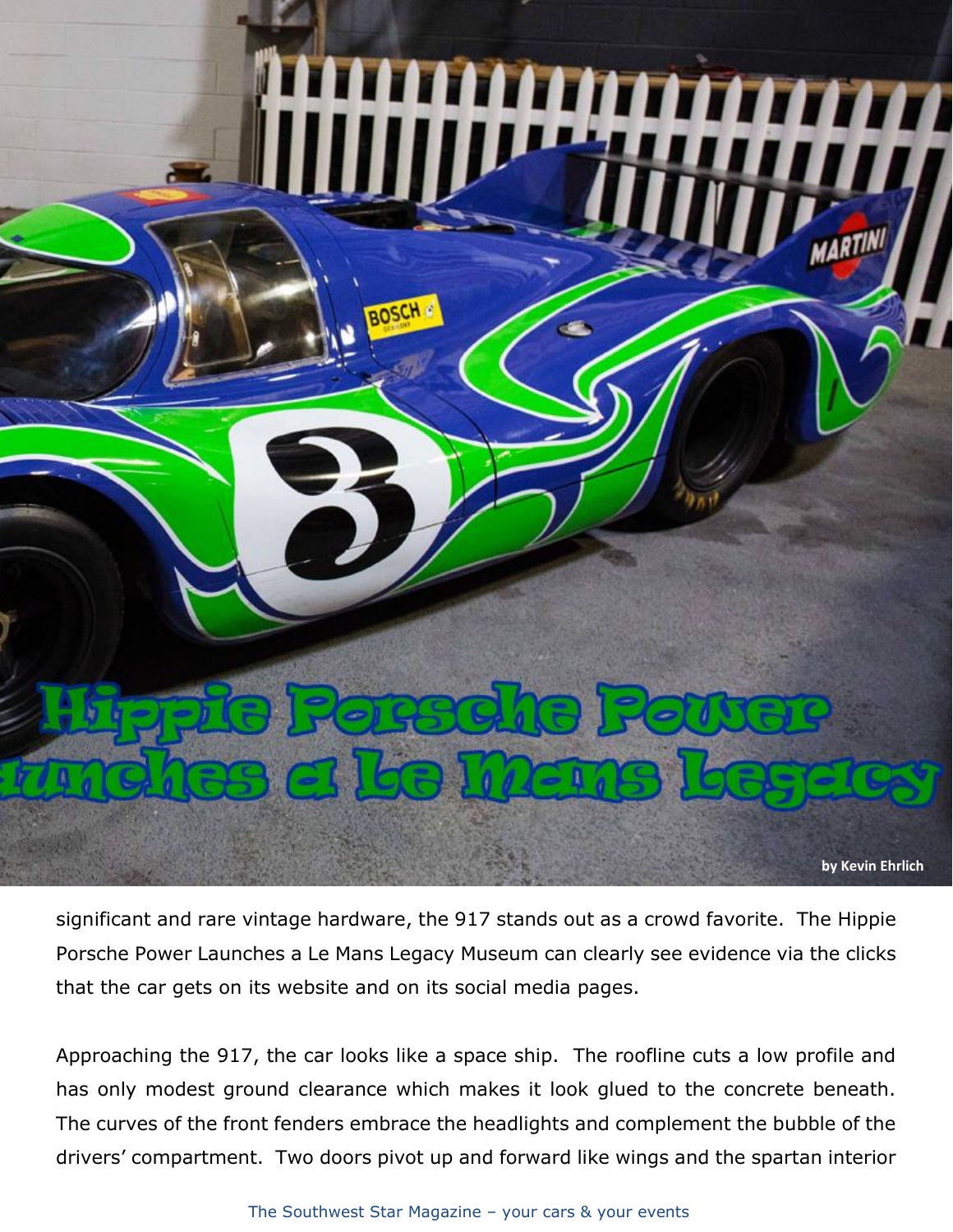is only accessible by climbing over a wide side sill. The minimal red fabric driver's seat sits among black tubing and basic gauges with the famous wooden knob gearshift that connects to the 5-speed transmission sitting to the driver's right.

The long-tail provides another distinctive visual feature. An enormous rear deck drapes a single piece of fiberglass bodywork over the engine and rear wheels and supports the wide and flat wing across the very back of the car. The rear deck is so large that it requires two people to lift and position it to provide access to the engine and rear underpinnings.



Looking carefully, it is difficult to find straight lines in the bodywork. Yes, there is some flat bodywork across the nose and the rear deck and the wing is flat, but otherwise the car is a continuous flow of curve to

curve to curve. By comparison, a competition Ferrari Daytona sitting alongside looks brutish and harsh.

The museum's Porsche 917 chassis 043 came in second at the 1970 24 Hours of Lemans in the hands of Willi Kauhsen and Gérard Larrousse. The flat 12-cylinder engine produced over 600 horsepower but the slippery long-tail body and green and purple swirl design is what made the car memorable. Power plus aerodynamics was sufficient to push the car to 240 mph in qualifying - with a LeMans track configuration that did not make use of the two chicanes of the modern version which slow the cars on the long Mulsanne straight.

The livery prompted the French to call the car "Le Psychadelic" or "Hippie Car," a name that has stuck. While the cultural context of the 1970s might be credited for the reference,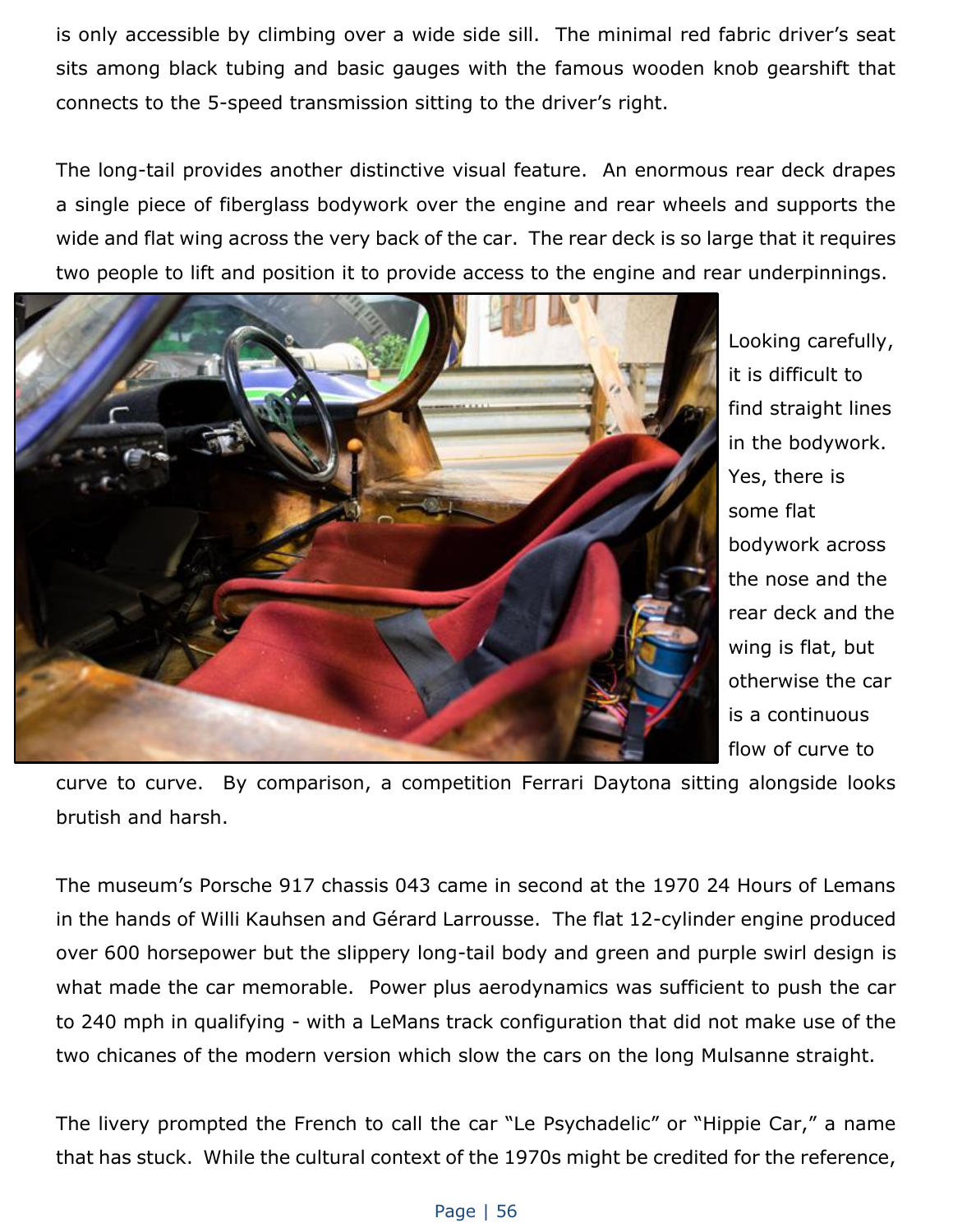the hips of the fenders as they curve around the flanks and guide air towards the longtail at the rear gives the nomenclature a double meaning.

One of the most interesting aspects of the Porsche 917 history is the variety of body configurations that were draped over the chassis. The most well-known is likely the 917K short-tail ("kurzheck" in German), but six cars were built in long-tail configuration as the aerodynamics were targeted specifically for the high speed LeMans circuit known as the 917L ("langheck"). The art of aerodynamics was on its infancy and knowledge was coming

in uneven chunks of understanding.

Qualifying just outside the top 10 behind a field filled with Ferrari 512 and Porsche 917K models, Kahsen and Larrouse were charged with playing the steady turtle as



other quicker and more powerful cars ran at the front. Another Porsche 917L qualified on pole position and was targeted for the win but retired with engine problems. Kauhsen and Larrouse navigated through rain as the conditions and other misfortune took out or delayed other contenders. They ran in third place after seven hours before climbing to second after twenty hours. Chassis 043 finished in second behind a red and white Porsche 917K, chassis 023. The win was the first overall for Porsche and the one-two finish was an emphatic exclamation point.

Porsche clearly saw promise with the long-tail aerodynamic approach and sought to further study and develop the car. Legendary Porsche designer Norbert Singer coordinated testing and the long-tail design was further refined for the 1971 race. The refined 917L sometimes carries an unofficial "917LH" designation to indicate the additional development.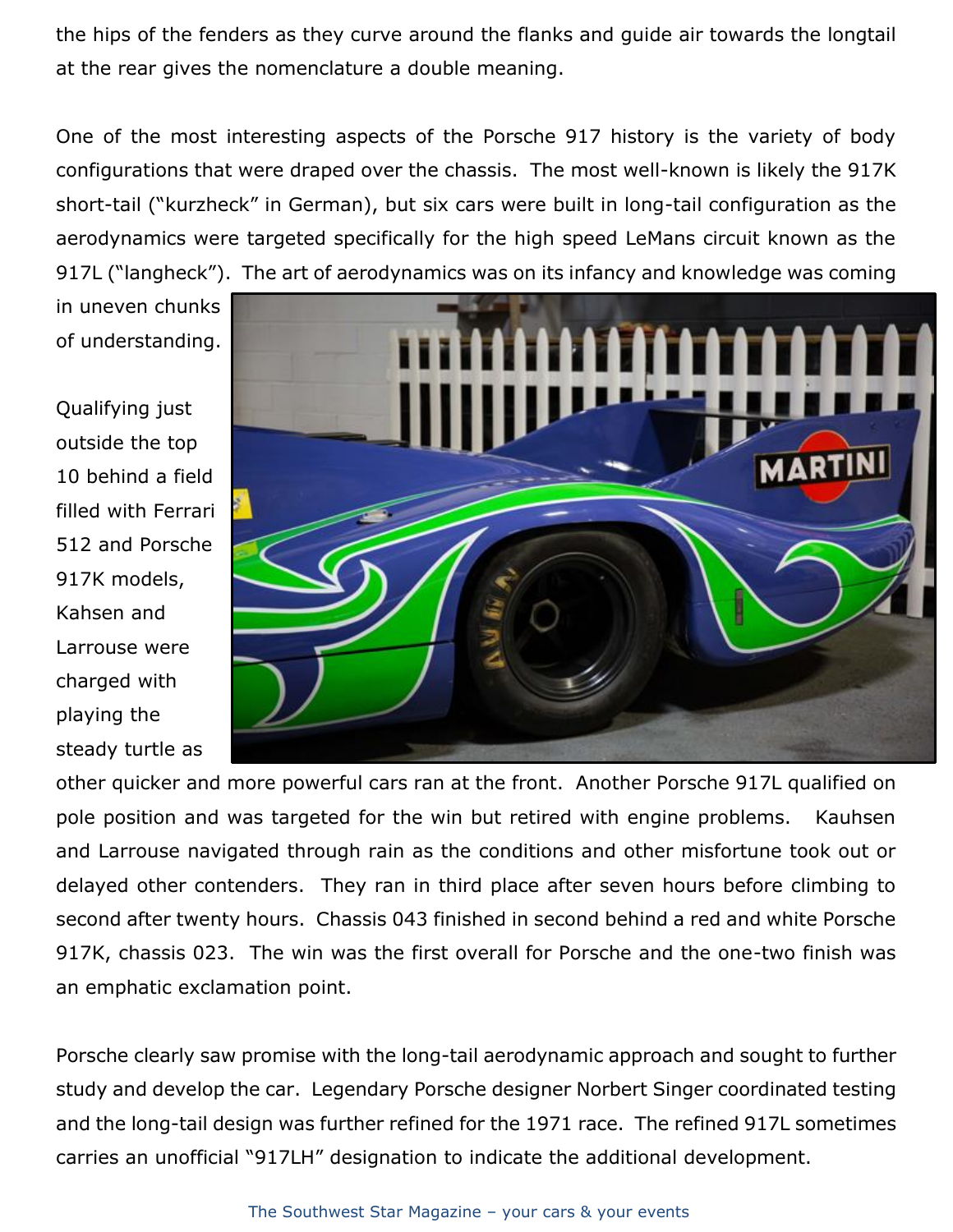

Taking over for the factory team, the John Weyer team took charge of a new and improved chassis 043 for the 1971 LeMans 24 hours in gulf blue and orange colors. Former race winner Jackie Oliver proved the car's outright speed by taking pole with the fastest lap in history at LeMans. A time of 3 minutes 13.9 seconds translated into an average in excess of 250kph and a top speed of 386kph. Despite the promise, a podium finish was not to be. After leading for eleven hours, oil pressure woes forced retirement at 5am – a cruel departure time after surviving the night and seeing dawn approach with the promise of a new day.

Six original Porsche 917

long-tail chassis that were built between 1970 and 1971, spanning chassis 040 to 045. The first two chassis (040 and 041) were damaged in testing and scrapped. Chassis 042 remains in the Porsche Museum and chassis 045 is on long-term loan to the LeMans museum. That leaves 043 and 044 which is where our story gets interesting.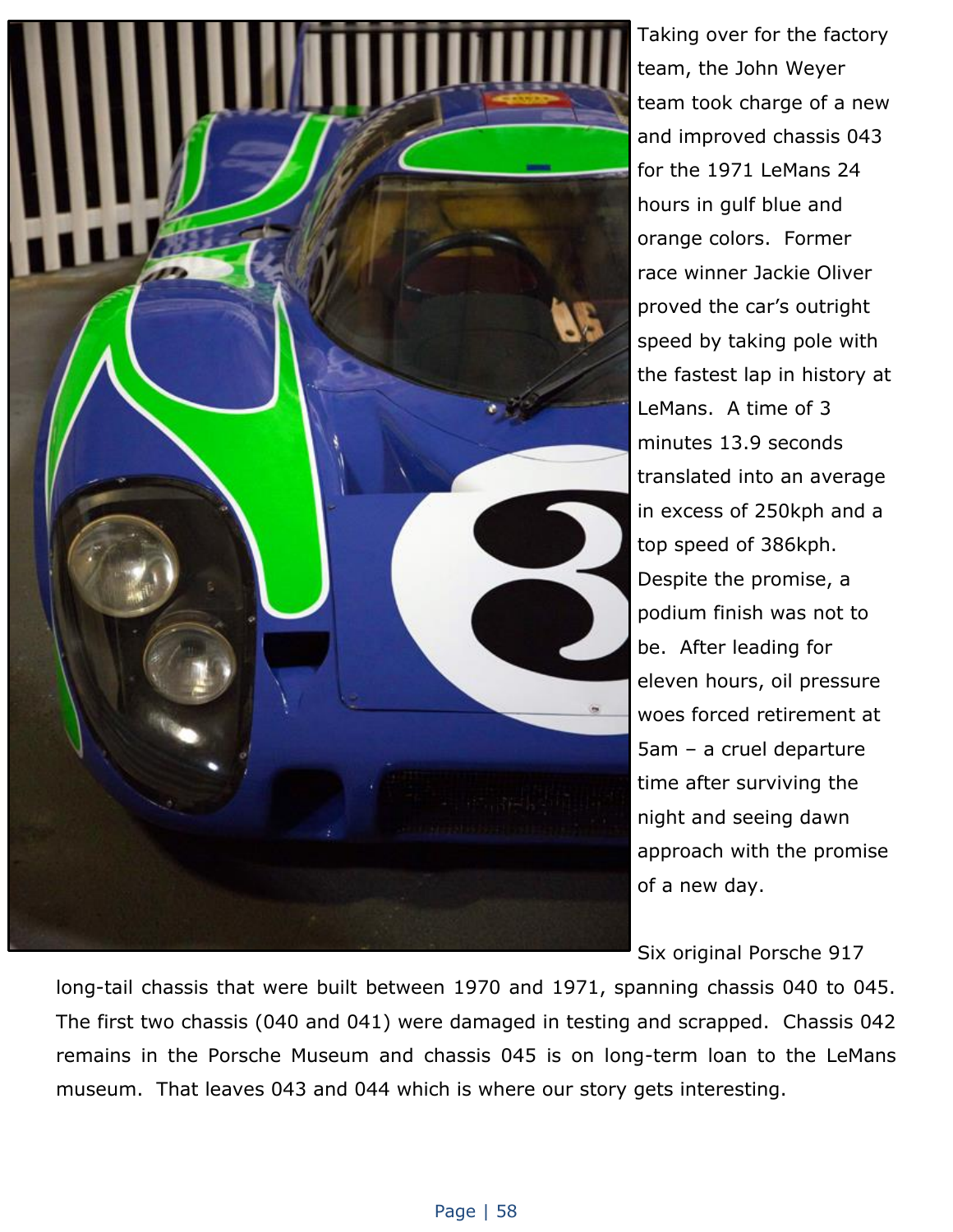A Porsche 917 with chassis number 044 was sold by Porsche to Californian racer and Porsche dealer Vasek Polak in 1975. However, chassis 044 was believed to be crashed in testing in 1970 and never raced. A restoration discovered enough clues to confirm that Polak's car was actually chassis 043. In those days, race cars were largely disposable and chassis plates were fungible. Presumably 044 did not survive but there is some thought that parts of 044 may have been used to restore or repair 043 at some point. The real story of the parts of various cars and chassis plates will likely never be known but 043 has been acknowledged as 043 since at least 1998 when the car was auctioned at Pebble Beach by Christie's after Vasek Polak's death.

What we do know is that 917-043 that currently resides at the Simeone Foundation Museum is one of only six very special race cars built, one of only three to survive, and the only one ever to exist in private ownership. It is also the only one that lives in the United States.